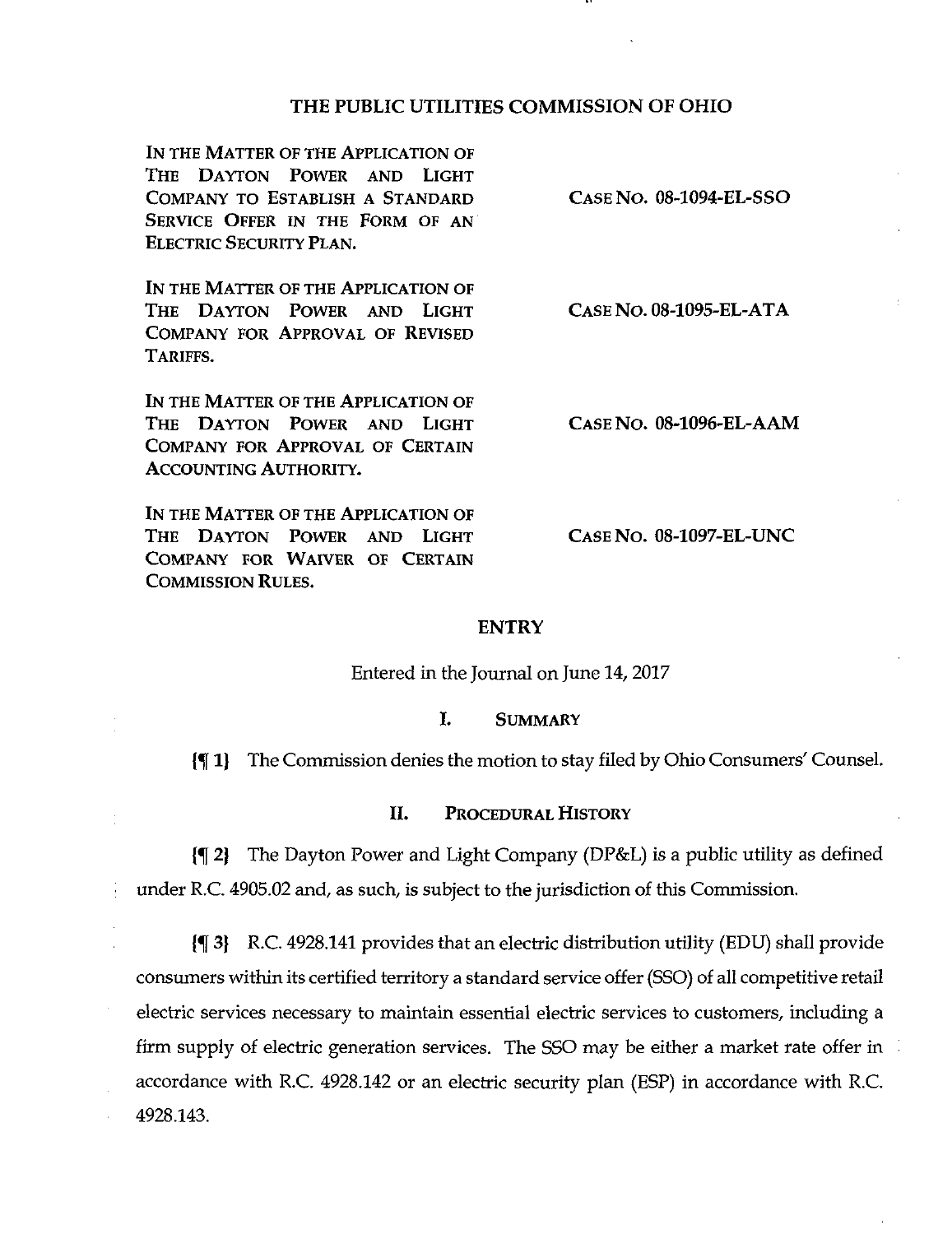{H 4) By Opinion and Order (Order) issued on June 24, 2009, in this case, the Commission adopted the stipulation and reconunendation of the parties (Stipulation) to establish DP&L's first ESP (ESP I). Included as terms, conditions, or charges in ESP I was a rate stabilization charge (RSC). Thereafter, by Entry issued on December 19, 2012, the Commission continued ESP I, including the RSC, until a subsequent SSO could be authorized.

{f 5} By Order issued on September 4, 2013, the Commission modified and approved DP&L's application for a second ESP (ESP 11). Included in ESP II was a service stability rider for DP&L's financial integrity. In re The Dayton Power and Light Co., Case No. 12-426-EL-SSO, et al. (ESP II Case), Opinion and Order (Sept. 4, 2013). On June 20, 2016, the Supreme Court of Ohio issued an opinion reversing the decision of the Commission approving ESP II and disposing of all pending appeals. In re Application of Dayton Power & Light Co., Ohio St.3d \_\_ 2016-Ohio-3490, \_\_ N.E.3d \_\_ Subsequently, on July 16, 2016, a mandate from the Supreme Court of Ohio was filed in the ESP II Case requiring the Commission to modify its order or issue a new order. Therefore, on August 26,2016, in the ESP II Case, the Commission modified ESP II pursuant to the Court's directive and then granted DP&L's application to withdraw ESP II, thereby terminating it.

 $\{\P_6\}$  R.C. 4928.143(C)(2)(b) provides that if a utility terminates an application for an ESP or if the Commission disapproves an application, the Commission shall issue such order as is necessary to continue the provisions, terms, and conditions of the utility's most recent SSO, along with any expected increases or decreases in fuel costs from those contained in that offer, until a subsequent SSO is authorized. By Order issued on August 26, 2016, in this case, the Commission granted DP&L's application to implement its most recent SSO, which is  $ESP$  I, pursuant to R.C.  $4928.143(C)(2)(b)$ . Additionally, the Commission directed DP&L to file tariffs to implement ESP L The Commission found the tariffs should be approved as it relates to honoring existing contracts with winning competitive bid suppliers and maintaining current obligations for all suppliers.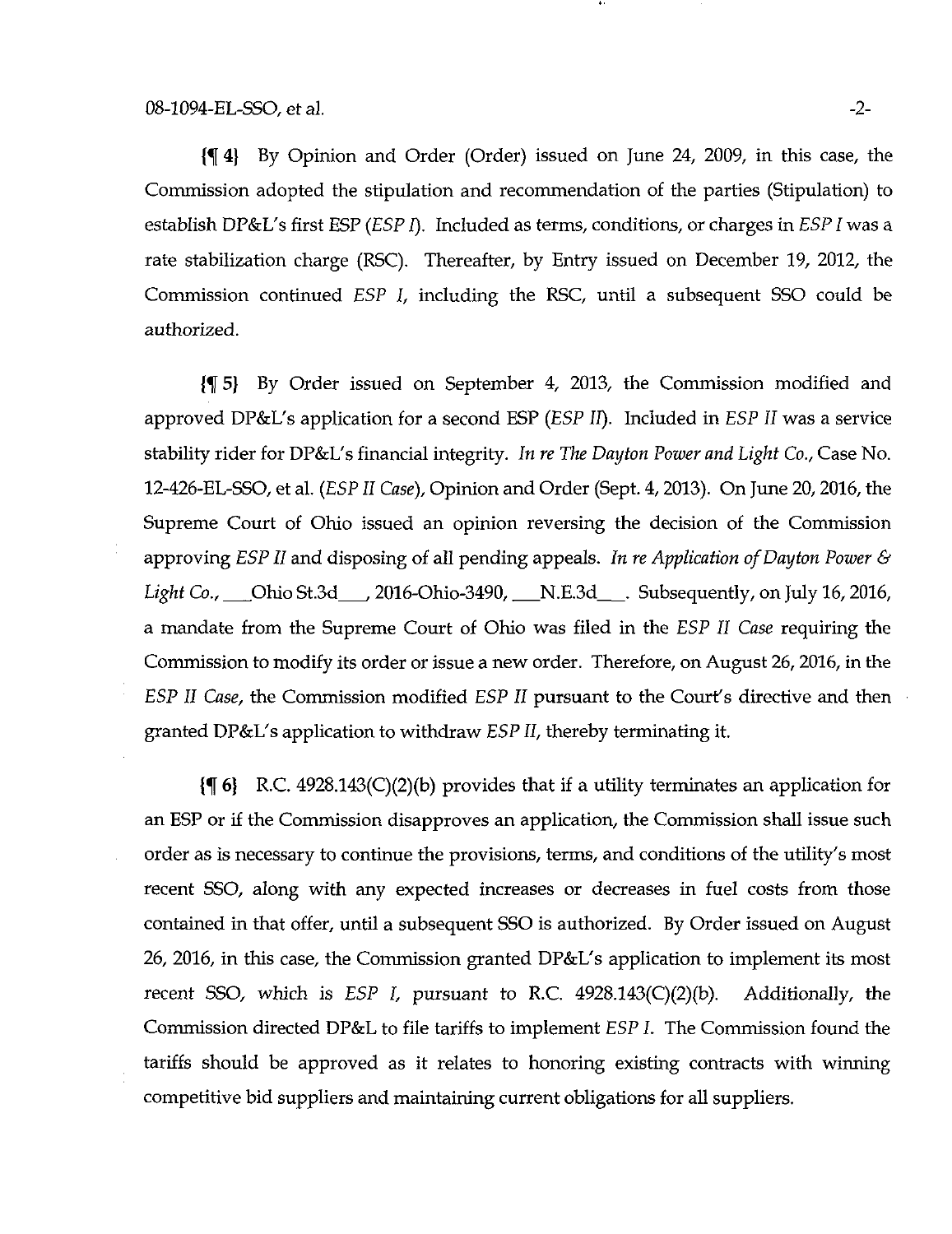{f 7) Thereafter, numerous parties, including the Ohio Consumers' Counsel (OCC), filed applications for rehearing of the Commission's Entry implementing ESP I. By Entry on Rehearing on December 14, 2016, the Commission denied all of the applications for rehearing.

{f 8) On February 13,2017, OCC, and other parties, filed notice that it had appealed the Commission's decision to the Supreme Court of Ohio.

{% 9] On April 26, 2017, OCC filed a motion to stay proceedings pending a ruling from the Supreme Court of Ohio. DP&L filed a memorandum contra OCC's motion on May 11, 2017, and OCC filed its reply on May 18,2017.

## III. DISCUSSION

{^ 10} In its motion, OCC requests that DP&L be prevented from recovering the RSC that is a part of ESP I until the Supreme Court rules on OCC's appeal. When the Supreme Court reversed the Commission's approval of ESP II, OCC asserts that the Supreme Court reversed the Commission's approval of ESP II because DP&L's service stability rider was found to be an unlawful transition charge. According to OCC, the RSC is no different than the stability rider that the Supreme Court previously found to be unlawful and OCC correspondingly expects to prevail on its appeal. Because state law prevents customers from getting refunded what they were improperly charged, OCC seeks a stay of the collection of the RSC until the appeal is resolved.

{^ 11) OCC notes that in considering motions to stay the Commission has favored the four-factor test outlined in MCI Telecommunications v. Pub. Util. Comm., 31 Ohio St.3d 604 (1987). The four factors are:

> (a) Whether there is a strong showing that movant is likely to prevail on the merits;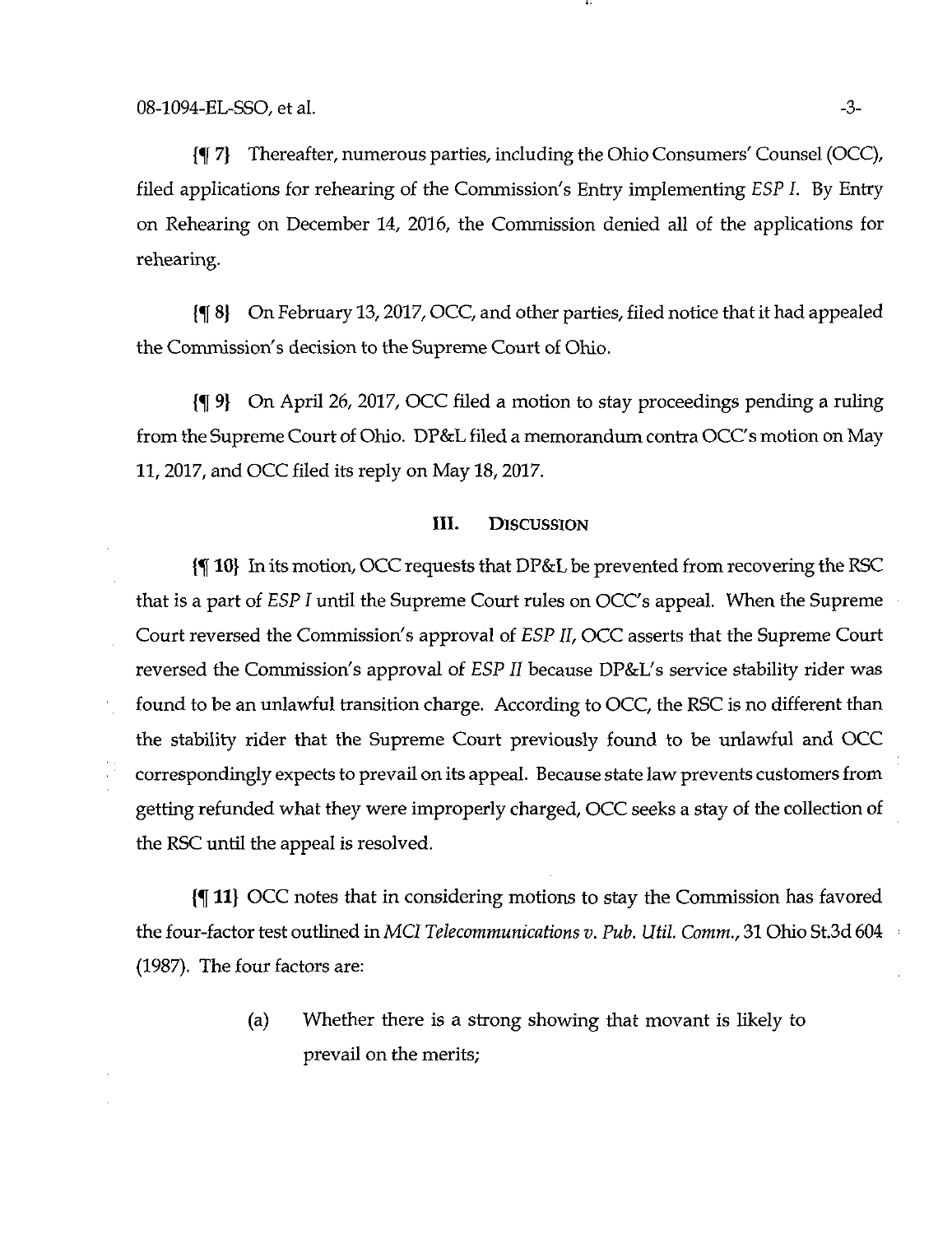- (b) Whether the party seeking the stay has shown that it would suffer irreparable harm absent the stay;
- (c) Where the public interest lies; and
- (d) Whether the stay would cause substantial harm to other parties.

(K 12) OCC argues that it will prevail on appeal for three reasons. First, because of similarities between DP&L's stability rider in ESP II and the RSC in ESP I, OCC avers the Supreme Court is likely to find the charges in ESP I are similarly unlawful. OCC further reasons that it will win its appeal because the Commission unreasonably reinstated ESP I without allowing parties to re-litigate the RSC. OCC states the RSC was originally approved by the Commission in 2009 in order to compensate DP&L for being a provider of last resort (POLR), which, at that time, was a lawful charge. According to OCC, DP&L no longer has POLR obligations and thus the RSC is fundamentally different from when it was originally approved. Therefore, OCC submits the RSC should not have been reinstated without first giving parties the opportunity to litigate its current reasonableness. Relatedly, because the RSC was originally approved due to DP&L's POLR obligations and because DP&L now no longer has POLR obligations, OCC states the Supreme Court is likely to side with OCC that the RSC was unlawfully and unreasonably reinstated by the Commission.

 $\lceil \cdot \rceil$  13) OCC further argues that a stay is warranted because DP&L's customers are being irreparably harmed by the unlawful collection of the RSC. OCC avers that even if OCC wins its appeal, the money collected by DP&L prior to a decision cannot be refunded to the customers. Thus, because the customers can never recover those lost funds, OCC contends they will be irreparably harmed if a stay is not granted. While DP&L's customers are likely to be harmed if a stay is not granted, OCC maintains that DP&L will likely be free from harm. First, OCC states any potential harm is offset by the \$285 million that DP&L already over-collected from the unlawful stability rider in ESP II. Additionally, OCC states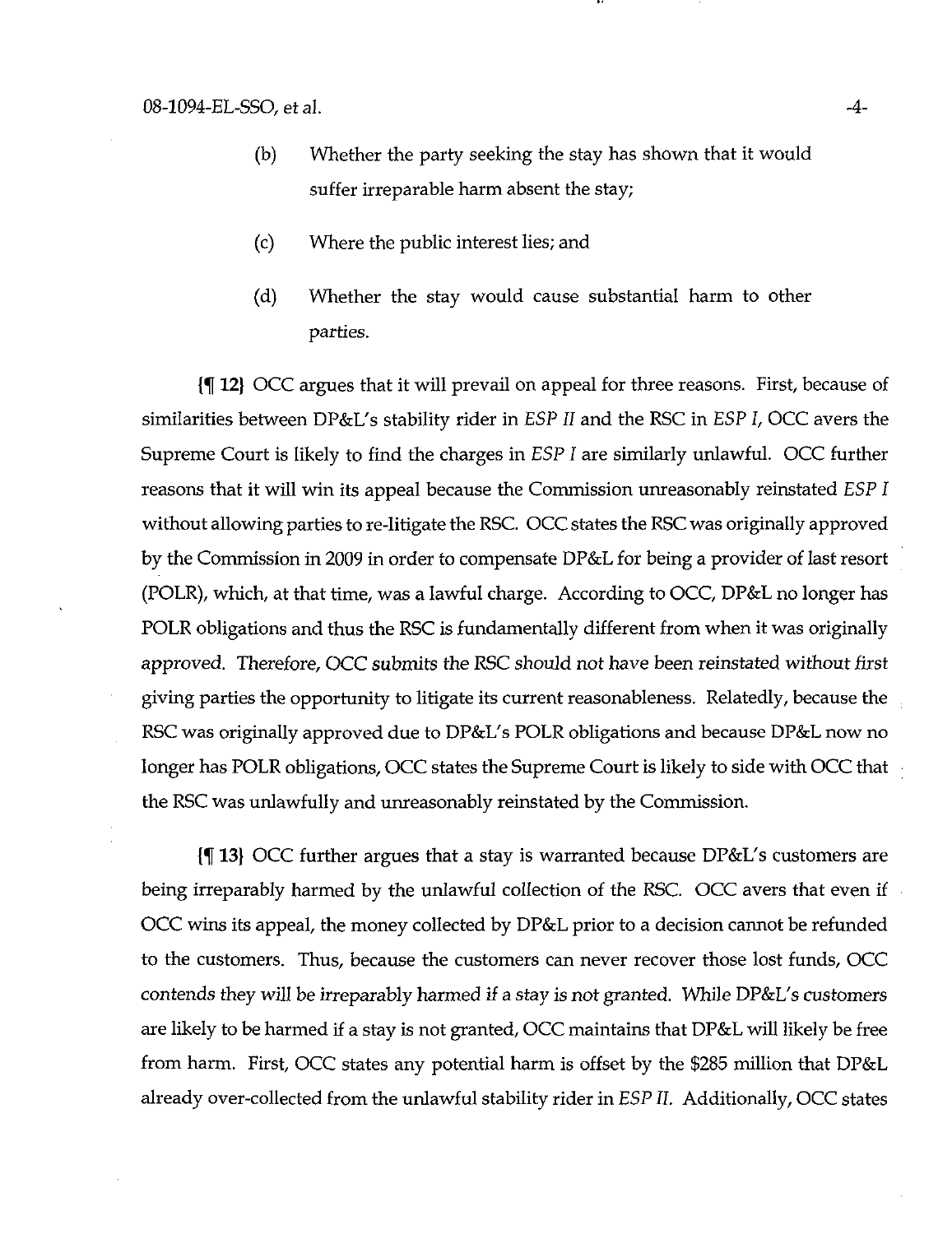## 08-1094-EL-SSO, et al.  $-5$ -

it should already be expected by DP&L that the Supreme Court would find the RSC to be improper. Consequently, because a stay would prevent irreparable financial harm to DP&L's entire customer base, without causing substantial harm to DP&L, OCC claims that a stay furthers the public interest. Accordingly, OCC avers it satisfies all four parts of the test and that a stay precluding DP&L from recovering the RSC is necessary and warranted.

(^ 14} For multiple reasons, DP&L argues the nnotion to stay should be denied. The Company first argues that the Commission no longer has jurisdiction to modify ESP I and the RSC. According to DP&L, once OCC and other parties filed an appeal of the Commission's Entry with the Supreme Court, the Commission's ability to modify its orders ended (citing State ex re. Borsuck v. City of Cleveland, 28 Ohio St.2d 225,277 N.E.2d 419 (1972)). DP&L states that unless there is specific statutory authority saying otherwise, an administrative agency such as the Commission only has the capability to modify its decisions up until a court appeal is instigated. Here, DP&L notes there is no such statutory authority, and, therefore, OCC's motion should be denied.

 $\{\P 15\}$  DP&L further avers the stay should be denied because the Commission does not have authority to stay its own final orders. DP&L notes that R.C. 4903.16 delineates the requirements for obtaining a stay of execution of final Commission orders. According to the Company, R.C. 4903.16 requires that any stay must be issued by the Supreme Court and must be subject to an undertaking by the appellant. Citing Supreme Court precedent, DP&L affirms that a party must follow this statutory procedure in order to obtain a stay (Office of Consumers' Counsel v. Pub. Util. Comm., 61 Ohio St.3d 396, 575 N.E.2d 157 (1991)). By incorrectly seeking a stay via the Commission and by failing to post a bond, DP&L maintains OCC failed to adhere to the provisions of the statute. Thus, the Company avers OCC's request is improper and requests that it be denied.

{% 16) Lastly, DP&L submits that OCC's motion fails on the merits as it does not pass the four part test, described above, from MCI Telecommunications v. Pub. Util. Comm., 31 Ohio St.3d 604 (1987). Regarding the potential success of OCC's appeal to the Supreme Court,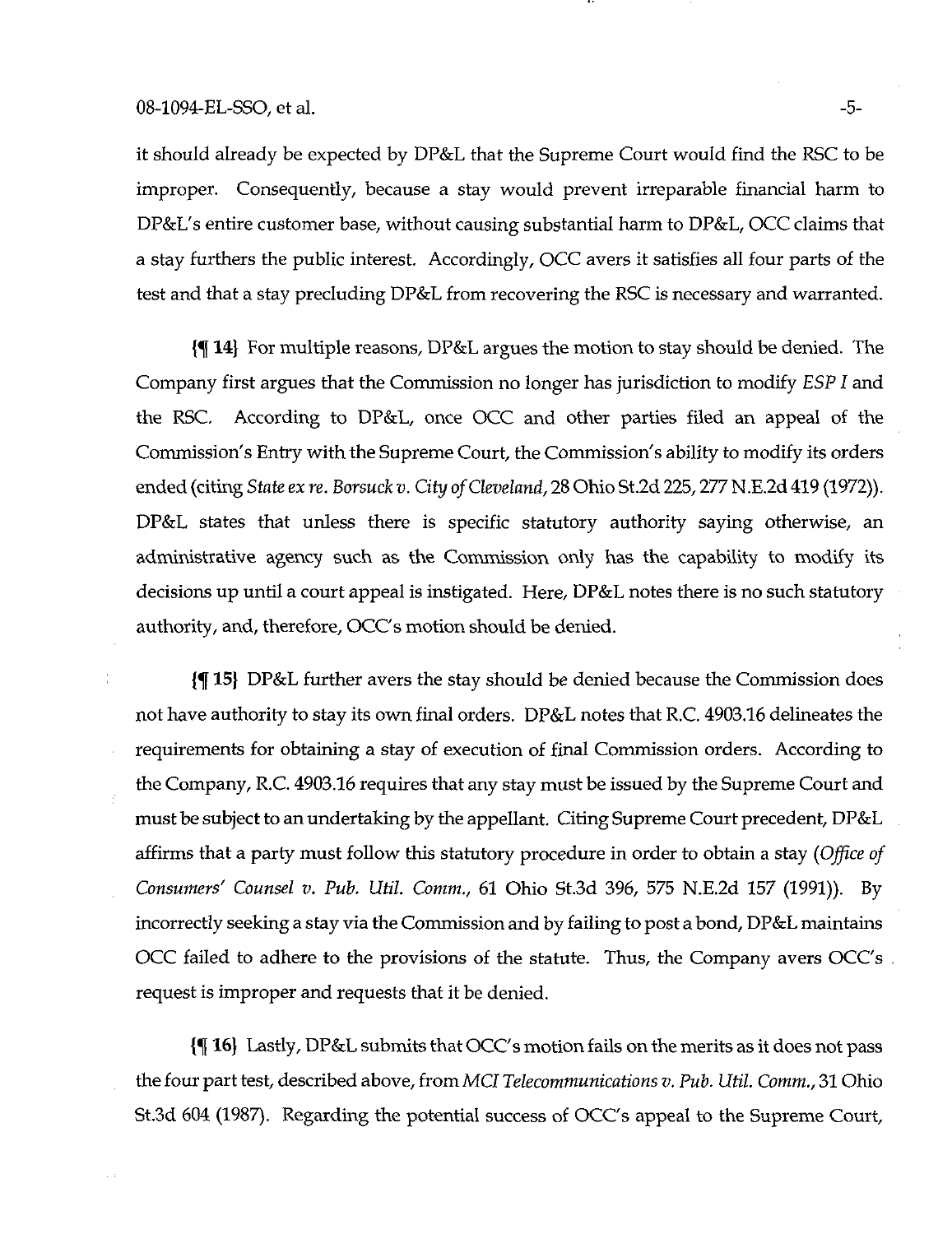DP&L naturally disagrees with OCC and contends the appeal is not likely to prevail. DP&L asserts that when the Company withdrew and terminated ESP II, R.C. 4928.143(C)(2)(b) required the Commission to implement the most recent standard service offer, which, here, was ESP I and the RSC. DP&L further maintains that when ESP I was originally approved in 2009, OCC was a signatory party to the stipulation and did not apply for rehearing or file an appeal, and, therefore, the doctrines of res judicata and collateral estoppel bar OCC from belatedly challenging the RSC. Besides the procedural arguments, the Company additionally avers the RSC is a lawful charge that the Supreme Court will uphold. While OCC contends the RSC is an unlawful transition charge, DP&L counters that the RSC is instead a lawful stability charge under R.C. 4928.143(B). DP&L also disputes OCC's assertion that the Company no longer has POLR obligations. DP&L affirms that, because there is an ongoing risk that wirming auction bidders could default, DP&L continues to bear POLR risks and has a long-term obligation to do so. For these reasons, the Company asserts OCC's appeal lacks merit and is likely to be denied.

{^ 17} DP&L also refutes OCC's argument that customers will suffer irreparable harm if a stay is not granted. Instead,  $DP&L$  asserts that both  $DP&L$  and its customers will be harmed if a stay is granted. The Company states the financial integrity of DP&L is currently at risk, and the RSC is necessary in order for the utility to continue to provide safe and reliable service. For these reasons, DP&L argues it is in the public interest to deny OCC's motion to stay.

[% 18} In response, OCC contends that the Commission does have jurisdiction and the authority to grant a stay. OCC states that the Commission has previously granted stays until cases were decided by other judicial bodies such as the Supreme Court or the Federal Energy Regulatory Commission (citing, respectively. In re CGI of Ameritech Relative to Minimum Telephone Service Standards, Case No. 99-938-TP-COI, Entry (July 18, 2002) and In re Commission's Review of Columbus Southern Power Company's and Ohio Power Company's Independent Transmission Plan, Case No. 02-1586, et al.. Entry (Feb. 20, 2003)). Additionally,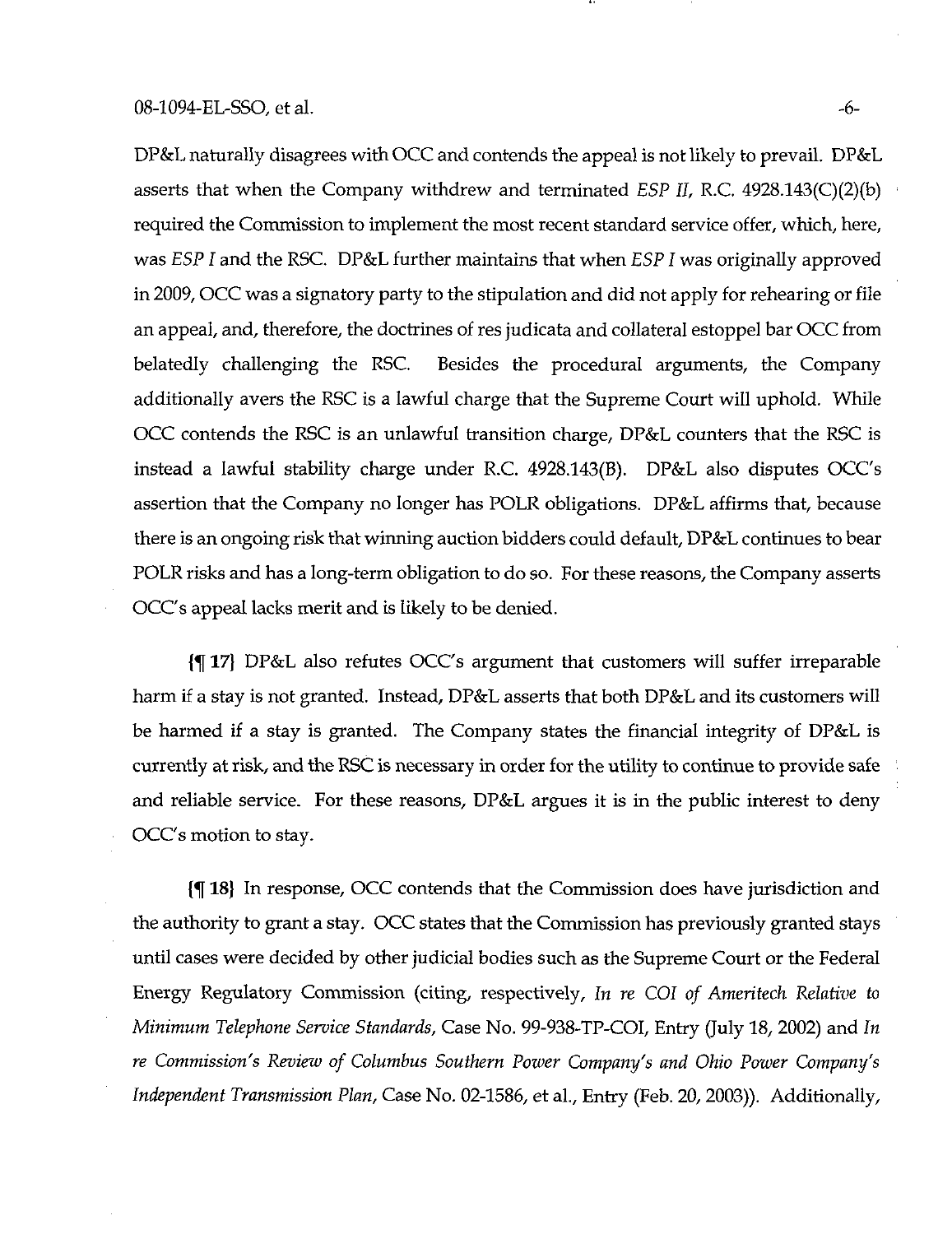OCC maintains that the Commission has broad authority under Title 49 of the Revised Code to use its discretion power to protect customers. According to OCC, this includes the ability to issue stays in order to safeguard the public interest.

## IV. CONCLUSION

{% 19) OCC's motion should be denied. Once an appeal of a final Commission order is filed with the Supreme Court, the Commission no longer has the authority to grant a motion to stay. As discussed in Office of Consumers' Counsel v. Pub. Util. Comm., 61 Ohio St.3d 396, 575 N.E.2d 157 (1991), parties seeking a stay of a final Commission order must comply with R.C. 4903.16. The statute reads, in pertinent part: "A proceeding to reverse, vacate, or modify a final order rendered by the public utilities commission does not stay execution of such order unless the supreme court \* \* \* allows such stay, in which event the appellant shall execute an undertaking\* \* \*." As stated, with an appeal pending, only the Supreme Court has the ability to grant a stay of execution and, further, the movant must also post a bond. This is in line with Commission precedent, as we have previously found that once an appeal is submitted to the Court for its consideration, "it is not within the Commission's power to grant a stay" and that "the only avenue for consideration of such a request for stay would be before the court itself" (In re the East Ohio Gas Company d/b/a Dominion East Ohio for Approval of Tariffs to Recover Certain Costs Associated with Automated Meter Reading and for Certain Accounting Treatment, Case No. 07-829-GA-AIR, et al.. Entry at 6 (July 29, 2009)). In that case, similar to the facts in this proceeding, an appeal of a final Commission order was pending before the Supreme Court when the motion to stay was filed. The cases cited by OCC are not applicable to this case because, in the cases cited by OCC, the Commission had not issued a final appealable order, and no appeals were currently pending before the Supreme Court. Here, OCC has exhausted its available recourses with the Commission, the Commission has issued a final order, OCC has petitioned for relief with the Supreme Court, and this proceeding is now under the Supreme Court's review. As such, we no longer have the authority to grant a stay and any party